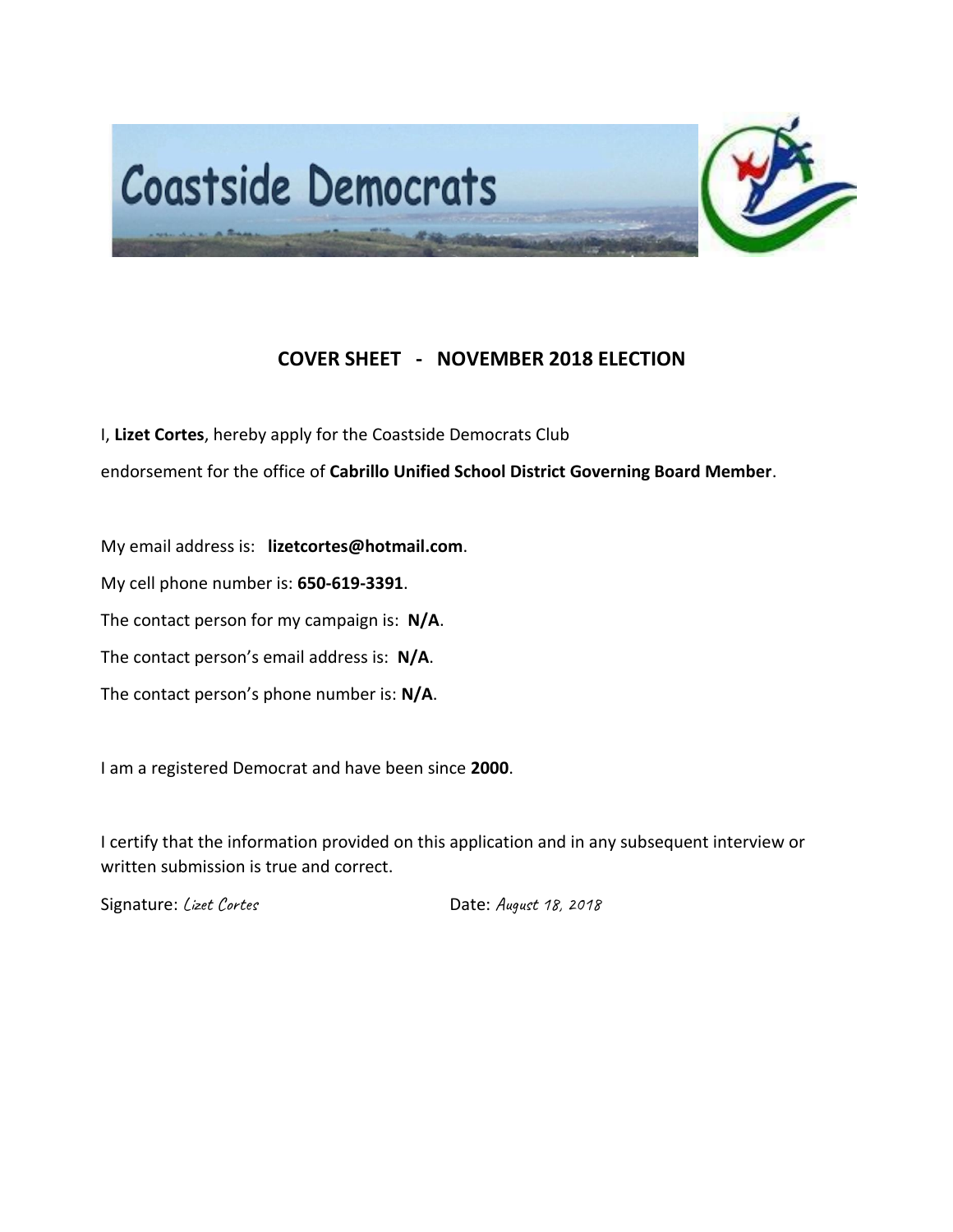# **CANDIDATE QUESTIONS – NOVEMBER 2018**

#### **1) Why are you running for this office?**

I'd like the opportunity to represent the many voices across our community in helping to oversee our local school district. As a Latina who grew up here on the coast and current CUSD parent, active school volunteer, and juvenile counseling supervisor for San Mateo County, I am passionate to serve on our school board to support all our Coastside students reach their maximum potential.

Through active listening, strategic thinking and collaborative leadership, I would like to help bring together our schools and families to best serve our diverse student population for their advanced studies, careers, and life, as well-rounded, empathetic and critically thinking citizens in our evolving world.

### **2) What will your top priorities be if you are elected?**

- Help build relationship between district and families
- Keep improving services for students
- Maximizing resources

#### **3) What do you see as the major issues on the Coastside?**

- Improved, unbiased two-way information-sharing towards a common goal of serving students
- More affordable housing while preserving quality of life and environment

## **4) How will you support the Democratic Party, Democratic Clubs and other Democrats if elected?**

- Implementing the Democratic principles of 'people coming together and working for the common good.'
- Collaborating to increase Latino community political and electoral engagement on the coast

#### 5) **What have been your most significant contributions to your organization, city or district?**

- Increased engagement of Latino families in their students' education via district and school parent committees (e.g., District English Learner Advisory Committee and School Site Council ) as well as ongoing, informal interactions.
- Represent Latino communities in providing school board and district with feedback on student and family needs.